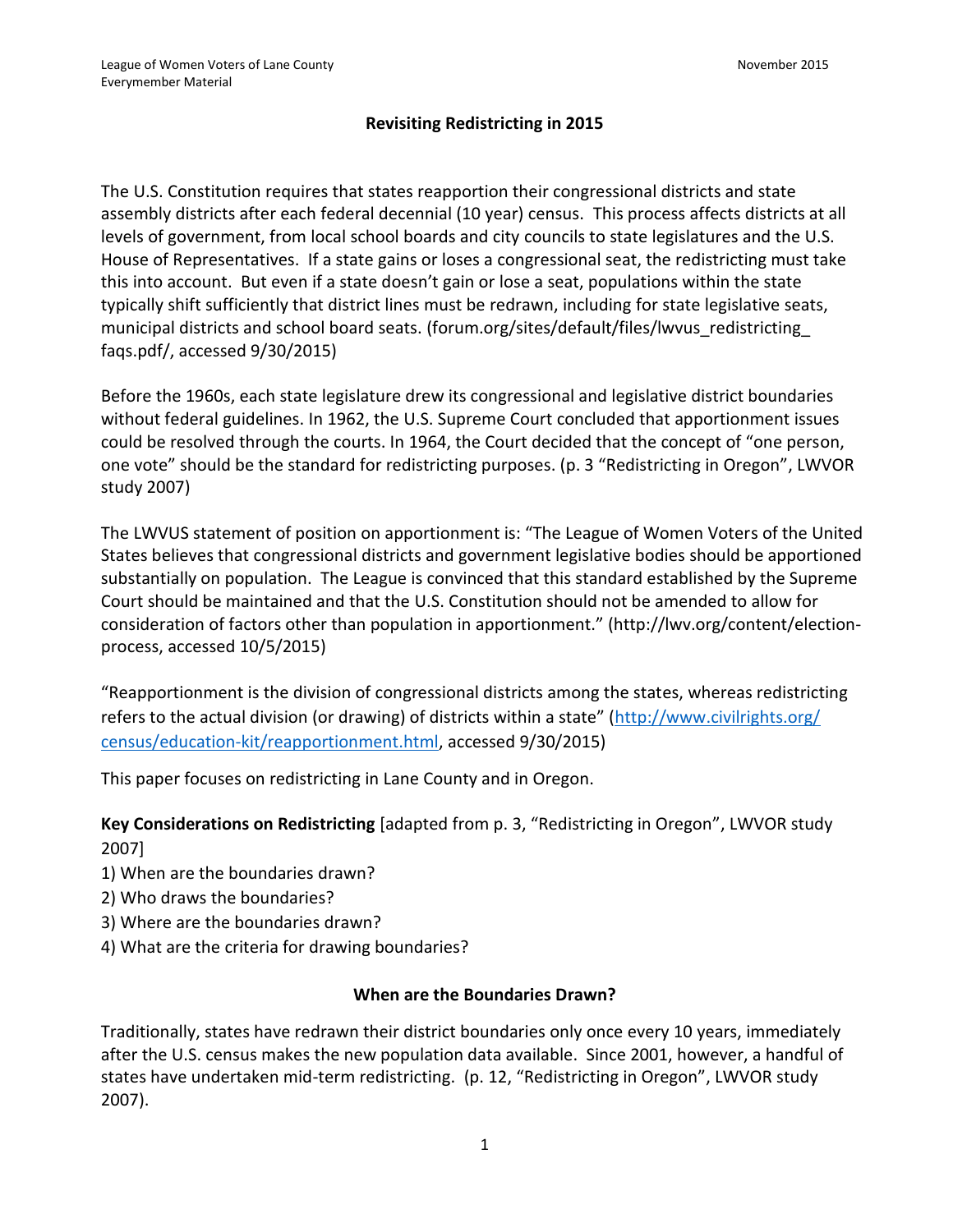Lane County redistricting is governed by the Lane County Charter, Chapter III, Section 10(3)(d), which provides that "the board of commissioners shall, not less than every 10 years, initiate review of the population densities of each district and modify boundaries when necessary." Section 10(3)(e) requires that "district boundaries shall be finally adopted at least six months prior to any election for which they are to be effective."

## **Who Draws the Boundaries?**

Who draws the electoral district lines is decided by each state's laws. Currently, groups who draw include: (forum.org/sites/default/files/lwvus redistricting faqs.pdf/, accessed 10/4/2015)

- Independent commission: California and Arizona
- Bipartisan commission: Alaska, Colorado, Hawaii, Idaho, Montana, New Jersey, New York (newly passed initiative), Washington
- Hybrid system: Illinois, Indiana, Maryland, Missouri, Ohio
- A nonpartisan governmental agency: Iowa
- Legislature: the other 34 states

In Article IV, Section 6, subsection (1) the Oregon Constitution requires that the Legislature determine the number of representatives and senators and assign them in districts according to population. When the Legislature enacts a plan, the Governor must concur or veto the plan by or before August 1. If the Governor concurs, the plan goes into effect then unless legal challenges are filed. These are sent directly to the Oregon Supreme Court for judicial review. If all is deemed in order, the redistricting goes into effect September 1. If the Supreme Court determines that the plan does not comply with the requirements in subsection (1), its written opinion shall declare the plan void and specifically state the non-compliance. This opinion must be filed by September 15.

If the Legislature's plan is voided, the Oregon Secretary of State must draft a redistricting of the state legislative districts, conduct a public hearing, file a transcript of the hearing, and file a corrected redistricting plan with the Supreme Court by November 1. The Court may order additional corrections; otherwise the new plan becomes operative on November 15. (p. 5, "Redistricting in Oregon," LWVOR study 2007)

The Lane County charter requires the board of commissioners to determine the commissioner district boundaries. "In accordance with Federal, State or County census figures, the boundaries of the five districts shall be drawn by the board of commissioners so as not to deny any person equal protection of the law." (Lane County Charter, Chapter III, Section 10(3)(d))

#### **Where are the Boundaries Drawn?**

Two federal criteria govern where the boundaries are drawn for congressional districts: equal population and race/ethnicity. The U.S. Constitution requires that each district have about the same population: each federal district within a state must have about the same number of people, each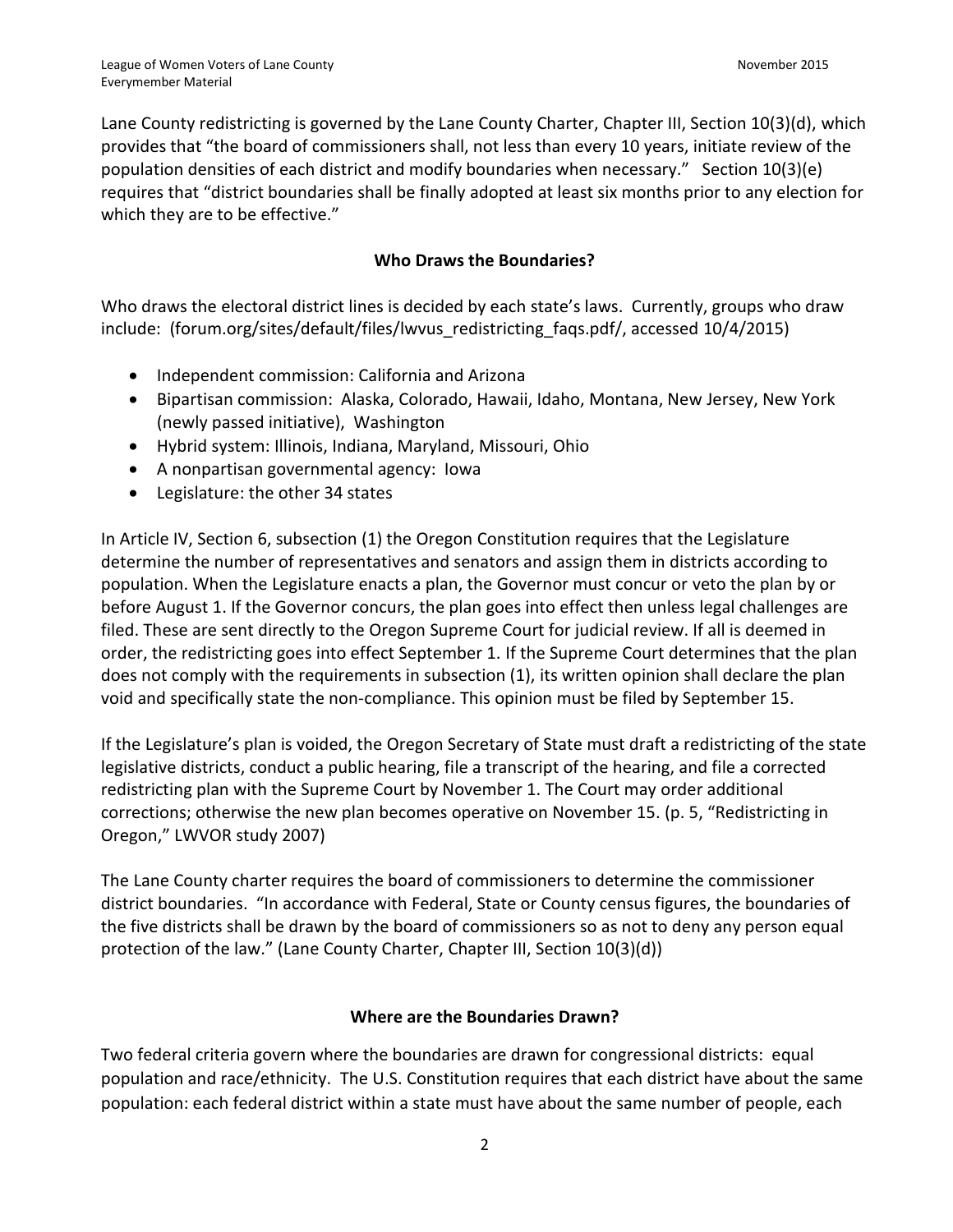state district within a state must have about the same number of people, and each local district within its jurisdiction must have about the same number of people. [\(http://redistricting.lls.edu/](http://redistricting.lls.edu/) where.php, accessed 9/30/2015)

The standard for congressional districts is quite strict, with equal population required ["as nearly as is](http://scholar.google.com/scholar_case?case=6357954371173516293)  [practicable.](http://scholar.google.com/scholar_case?case=6357954371173516293)" In practice, this means that states must make a good-faith effort to draw districts with exactly the same number of people in each district within the state. Any district with more or fewer people than the average (also known as the "ideal" population) must be specifically justified by a consistent state policy. And even consistent policies that cause a one percent spread from largest to smallest district will likely be unconstitutional. (http://redistricting.lls.edu/where.php, accessed 9/30/2015)

The other main federal requirement for redistricting concerns race and ethnic groups. Redistricting has been abused to dilute racial and ethnic minorities' voice at the polls. One ploy is called "cracking": splintering minority populations into small pieces across several districts, so that a big group ends up with a very little chance to impact any single election. Another tactic is called "packing": pushing as many minority voters as possible into a few super-concentrated districts, and draining the population's voting power from anywhere else. (http://redistricting.lls.edu/where.php, accessed 9/30/2015)

The federal [Voting Rights Act of 1965](http://www.justice.gov/crt/about/vot/overview.php#vra) was designed to combat tactics denying minorities the right to an effective vote, including redistricting techniques like those above. As federal law, the Voting Rights Act overrides inconsistent state laws, just as the constitutional equal population rule overrides other state laws. [\(http://redistricting.lls.edu/where.php,](http://redistricting.lls.edu/where.php) accessed 9/30/2015)

These federal requirements for districts based on substantially equal populations and taking into account racial and ethnic communities also apply to redistricting at the county level.

# **Criteria for Redistricting**

# **1) State criteria**

In Oregon, ORS 188.010 states:

The Legislative Assembly or the Secretary of State, whichever is applicable, shall consider the following criteria when apportioning the state into congressional and legislative districts:

- (1) Each district, as nearly as practicable, shall:
	- (a) Be contiguous;
	- (b) Be of equal population;
	- (c) Utilize existing geographic or political boundaries;
	- (d) Not divide communities of common interest; and
	- (e) Be connected by transportation links.

(2) No district shall be drawn for the purpose of favoring any political party, incumbent legislator or other person.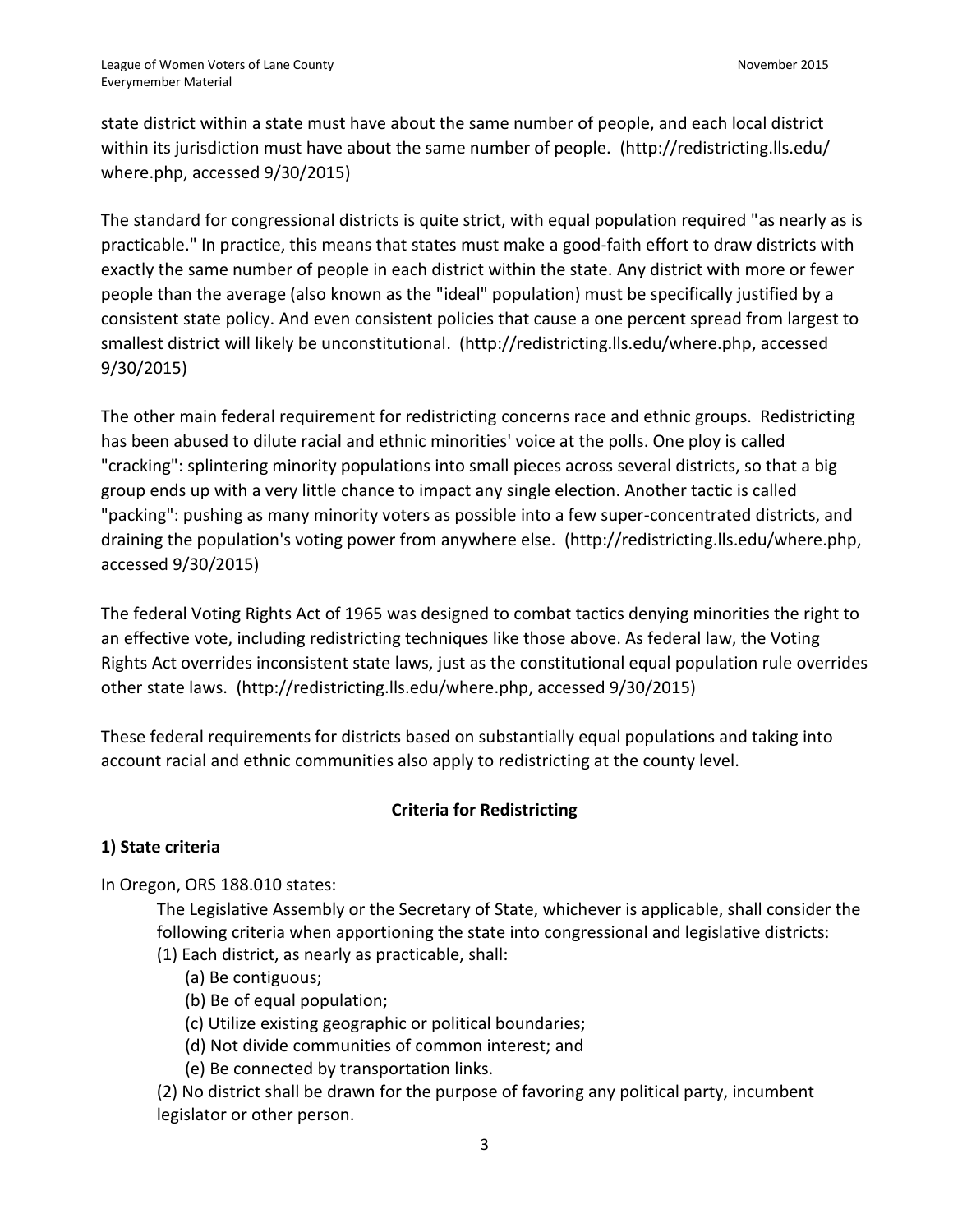(3) No district shall be drawn for the purpose of diluting the voting strength of any language or ethnic minority group.

(4) Two state House of Representative districts shall be wholly included within a single state senatorial district.

Although these criteria are not binding on local redistricting efforts, they reflect the thinking of the legislature on what criteria are important when boundaries are redrawn.

#### **2) Lane County Criteria**

In a memo dated August 4, 2011 from Stephen L. Vorhes, Acting County Counsel, to Cheryl Betschart, Lane County Clerk, Vorhes outlined the following criteria for the Lane County Commissioners to use in redistricting the county: [\(http://www.lanecounty.org/Departments/](http://www.lanecounty.org/Departments/%20CAO/Documents/Redistricting%202011/August%204%20Memo.pdf)  [CAO/Documents/Redistricting%202011/August%204%20Memo.pdf,](http://www.lanecounty.org/Departments/%20CAO/Documents/Redistricting%202011/August%204%20Memo.pdf) accessed 9/30/2015):

1. Equal population. Consideration of this factor is mandatory.

2. Geographic boundaries. Geographic boundaries must be considered in that the Charter utilizes general geographic descriptions for Commissioner Districts: West Lane County District, Springfield District, South Eugene District, North Eugene District, and East Lane County District. Optional consideration can be given to rivers mountain crests, roads, etc.

3. Political boundaries. Political boundaries must be considered, again to the extent that the Charter utilizes political boundaries (Springfield, southern/northern Eugene metropolitan area). Current Charter language ("generally comprised of") allows for some variation. Consideration of other political boundaries (representative districts; cities; school districts, etc.) is optional.

4. Existing district boundaries. Consideration of this is mandatory in that the existing boundaries are an essential component of fulfilling the charge in the Charter to "review the population densities of each district and modify boundaries when necessary."

5. Combining incumbents. Consideration of this is mandatory as the Charter provides that no designation shall disqualify a commissioner from completing the term of office to which he or she was elected.

6. Contiguity. Consideration of this factor is optional.

7. Communities of common interest. Consideration of this factor is optional.

8. Transportation links. This is an optional factor to be considered.

9. Voting strength of any language or ethnic minority group. Consideration of this is optional; however, care must be taken to avoid prohibited discrimination.

10. Compactness. Consideration of this is optional.

The memo also included a discussion of federal and state criteria for redistricting.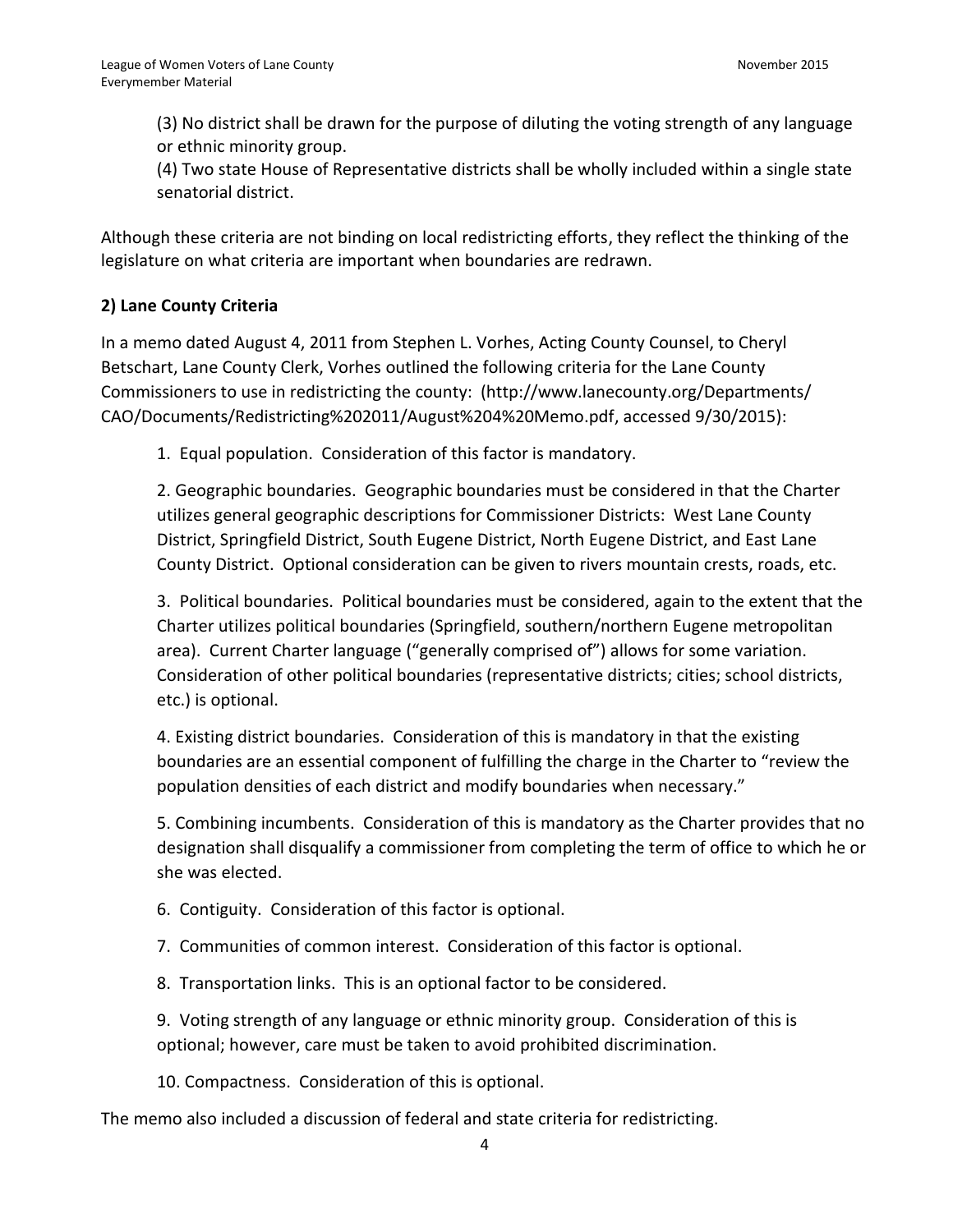In addition to the criteria in the memo from legal counsel, the website for Lane County also lists the criteria of political boundaries, no favoritism to any person, and additional considerations of city boundaries, and urban growth boundaries. [\(http://www.lanecounty.org/departments/cao/pages/](http://www.lanecounty.org/departments/cao/pages/%20redistricting.aspx)  [redistricting.aspx,](http://www.lanecounty.org/departments/cao/pages/%20redistricting.aspx) accessed 9/30/2015). Political boundaries include boundaries for state representative districts, cities, school districts, etc. Redistricting decisions should also consider how city political boundaries that may change as the result of annexations in the next ten years will impact commissioner district boundaries. Such districts may conflict with population equality and compactness. [\(http://www.lanecounty.org/Departments/CAO/Documents/Redistricting%202011/](http://www.lanecounty.org/Departments/CAO/Documents/Redistricting%202011/) Criteria.pdf, accessed 9/30/2015)

There's no additional discussion on the criterion of "no favoritism to any person," and the discussion of "additional considerations" says "Historically commissioner districts have been drawn to be inclusive of city boundaries to minimize split precincts (for example, where a city precinct includes more than one commissioner district). An additional consideration would be the urban growth area to minimize the requirement of establishing split commissioner precincts when subsequent annexations occur with major cities such as the City of Eugene and the City of Springfield pending the next ten year reapportionment." [\(http://www.lanecounty.org/Departments/CAO/Documents/](http://www.lanecounty.org/Departments/CAO/Documents/%20Redistricting%202011/Criteria.pdf)  [Redistricting%202011/Criteria.pdf,](http://www.lanecounty.org/Departments/CAO/Documents/%20Redistricting%202011/Criteria.pdf) accessed 9/30/2015)

## **Problems in Redistricting**

Redistricting is a fiercely-contested issue, primarily due to [gerrymandering,](http://ballotpedia.org/Redistricting_in_Oregon#Key_terms_and_concepts) the practice of drawing district lines to favor one political party, individual or constituency over another. Two areas of contention include the following:

1. **[Competitiveness](http://ballotpedia.org/Redistricting_in_Oregon#Competitiveness)**: Political parties or incumbents sometimes draw district lines for their benefit at the expense of proportionality and fair representation. Some argue that this practice contributes to the present lack of competitive elections. Uncompetitive elections can in turn discourage participation.

2. **[Race and ethnicity](http://ballotpedia.org/Redistricting_in_Oregon#Race_and_ethnicity)**: District lines sometimes minimize the influence of minority voters by disproportionately consolidating them within single districts or splitting them across several districts. These practices are examples of packing and cracking, respectively. [\(http://ballotpedia.org/](http://ballotpedia.org/%20Redistricting_in_Oregon)  Redistricting in Oregon, accessed 9/30/2015)

According to Pew Research over the past five years, maps drawn by legislators in 40 states have been challenged in court over accusations of gerrymandering or the attempts to reduce minorities' voting power. "The jury is still out, but there is a growing consensus that commissions are not any worse and are perhaps better. Where you have commissions there seems to be a lot less contentious and protracted litigation, you often have more competitive districts, and you tend to have more moderate people get elected." (Michael Li, New York University Brennan Center for Justice.) A large number of court cases suggests that gerrymandering is on the rise. Proponents of independent commissions say legislators have a conflict of interest and draw maps in their favor. (http://www.pew trusts.org/en/research-and-analysis, accessed 10/4/2015)